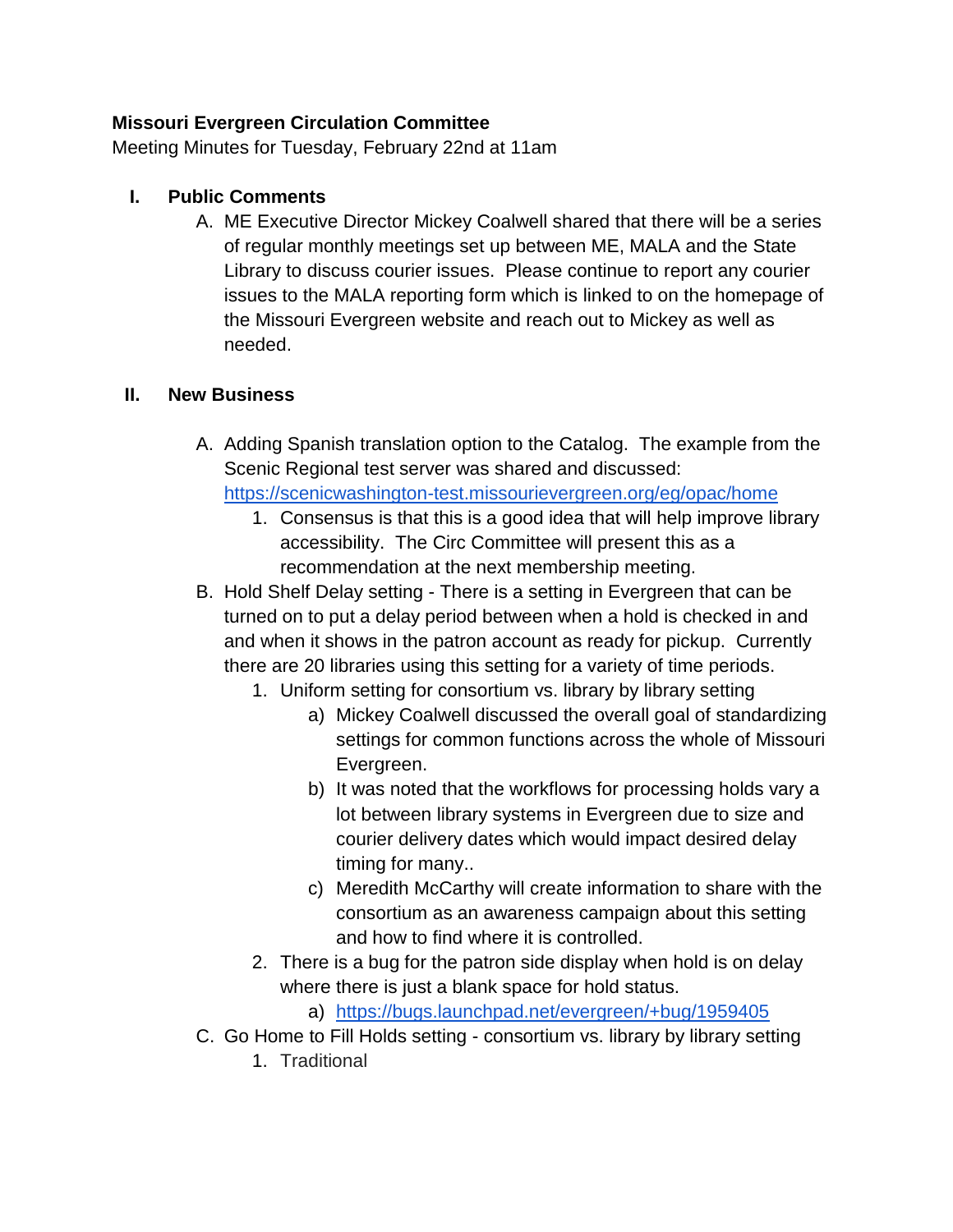- a) Prioritizes holds **where** the Check in/Capture Library is the same as the Pickup Library
- b) Can help fill holds more efficiently and reduce transit of items Holds are not filled in order they were placed
- 2. FIFO "First In, First Out"
	- a) Prioritizes the hold request **time** and fills holds in order of request time
	- b) Can increase transits of items
- 3. The Always go Home setting can be added to either of these scenarios. This would make holds placed by patrons at the owning library the first priority and then the system would follow either the Traditional or FIFO rules.
- 4. A working group was created to discuss holds fulfillment settings and to gather input towards a consensus on what a consortium wide Fill Holds setting might be. Members are Diane Disbro, Lori Mangan, Krista Jackson, and Mickey Coalwell.
- D. The need for creating more detailed offline circ documentation cheat sheet / instructions was discussed. Meredith McCarthy will use the document below to generate a cheat sheet to share. https://docs.evergreenils.org/eg/docs/3.6/circulation/offline\_circ\_webclient.html

# **III. Old Business**

- A. Damaged Items Best Practices Guidelines and Circ Policy revision were approved at membership meeting. They are available on the Missouri Evergreen website.
- B. Patron permissions
	- 1. Diane Disbro reported that 35 libraries responded to the survey and there is only one patron permission group that no one is using - "county students."
	- 2. New information did arise that allows libraries to hide the patron permissions not in use in their system which makes pursuing the streamlining a moot point. Diane Disbro has shared to the listserv how to make that change.
	- 3. The recommendation of the committee is to eliminate the "county students" patron permission and replace it with "institutional" as requested by Cass County and Poplar Bluff.
- C. Committee member opening There is still an open slot on the committee. Please contact Meredith McCarthy if you are interested.